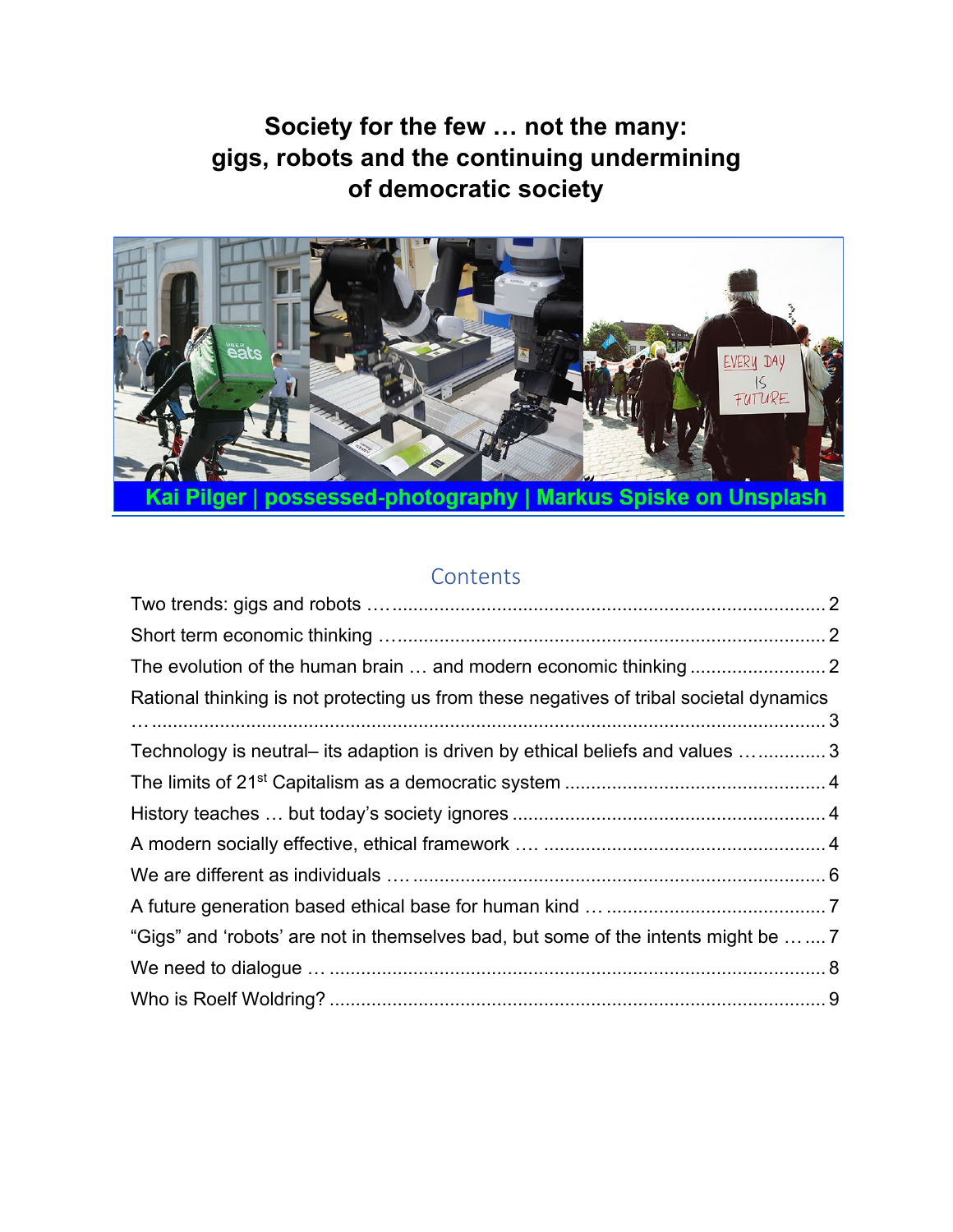### <span id="page-1-0"></span>**Two trends: gigs and robots ….**

Consider two trends that are being featured in recent news and Internet publications …

1. The gig economy (see Bloomberg article below).

[https://www.bloomberg.com/news/features/2021-02-17/gig-economy-coming](https://www.bloomberg.com/news/features/2021-02-17/gig-economy-coming-for-millions-of-u-s-jobs-after-california-s-uber-lyft-vote?utm_source=pocket-newtab)[for-millions-of-u-s-jobs-after-california-s-uber-lyft-vote?utm\\_source=pocket](https://www.bloomberg.com/news/features/2021-02-17/gig-economy-coming-for-millions-of-u-s-jobs-after-california-s-uber-lyft-vote?utm_source=pocket-newtab)[newtab](https://www.bloomberg.com/news/features/2021-02-17/gig-economy-coming-for-millions-of-u-s-jobs-after-california-s-uber-lyft-vote?utm_source=pocket-newtab) 

2. The coming robot revolution (use your favorite Internet search engine to find out more about replacing disease susceptible workers with machines that cannot fall sick …

# <span id="page-1-1"></span>**Short term economic thinking …**

Employers in North America, and perhaps the world, seem hell bent on a management path which distributes an ever-decreasing portion of a society's output to working people. These trends are driven by the short-term profit and loss thinking that have led to executive bonus structures which reward quarterly and annual management actions. Business leaders are always on look out for ways to decrease the portion of the revenue for profit organizations generate to the people who do the work which produces that revenue. As a result, average real income continues to fall decade after decade. The income gap between the elite and the average citizen continues to grow.

# <span id="page-1-2"></span>**The evolution of the human brain … and modern economic thinking**

All of this is based on a short-term vision of how economics work in modern societies. That short-term vision has its roots in human evolution. Humans are driven by two overwhelming tendencies that are buried deep down in the part of our brains which evolved over hundreds of thousands of years of tribal life.

1. The **annual cycle** is the single most important one driving human life. What used to be an annual hunting, migration, and agricultural response to seasonal change has in the world wide adoption of an annual accounting cycle and yearly calculation of profit and loss. This way of thinking spans all modern societies, regardless of their religious or cultural roots. It is one of the most widely shared cognitive models driving modern life.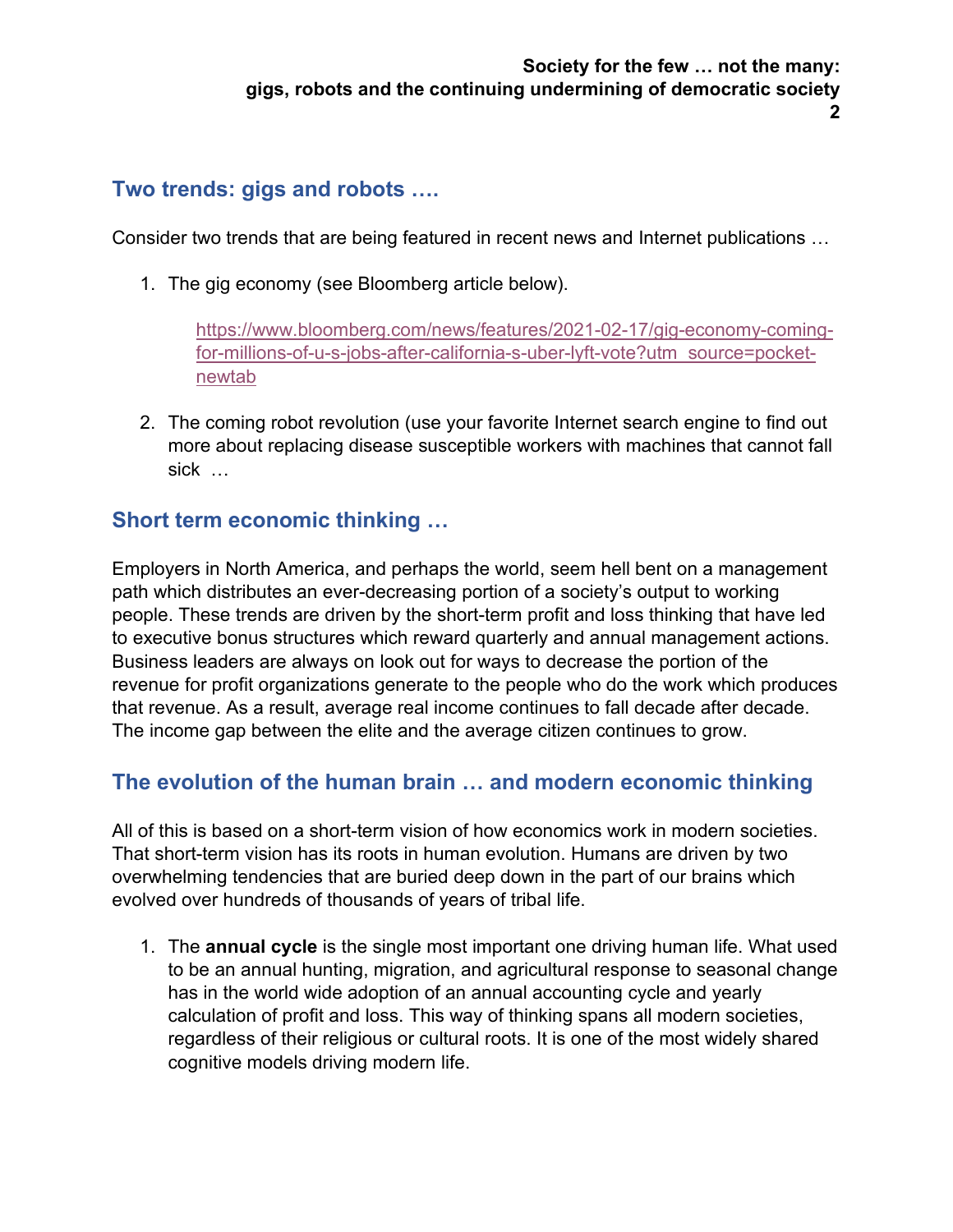**3**

2. Tribal societies were and are places where **tribal elites are entitled to a larger than average share of the collective output** of the tribe. This drive actually seems to have originated in the instinctive social dynamics of animal packs and herds. The social dominants eat first, to their fill, before the rest of the members of the collective.

# <span id="page-2-0"></span>**Rational thinking is not protecting us from these negatives of tribal societal dynamics …**

We as human lay claim to being guided by rational ways of thinking in our economics. But the adopters of 'gig' and 'robots' are not thinking in long term rational ways. Instead, these relentless drives to 'gig' and 'robotics' in many modern economies are justified by short term benefits to the few: the shareholders. Neither drive considers the wide spread societal impacts of this 'employee' job destruction. The responsibility for these consequences is transferred to 'others', or to the 'individuals impacted' or to 'society'.

# <span id="page-2-1"></span>**Technology is neutral– its adaption is driven by ethical beliefs and values …**

I spent most of my career as an information technology leader. I chose this career path because I bought into the promise of technology to benefit all across a society. I reacted to the leftist leanings of some of my university peers. They saw capitalism as socially negative. I saw it as a powerhouse, innovation driving engine. I believed that democracy would somehow act to counteract the worst dynamics of capitalism's past history: the relentless social and economic exploitation of the many by the few.

In the last decades of my life, I am finding myself once again drawn towards what are labelled as 'leftist' ideas by members of our socially exploiting elite. I still believe that the innovation driven by capitalist economic models will be beneficial to human societies in general. I was an early Internet champion because I saw ways in which its ability to span distance could bring knowledge sharing and collaboration benefits to the many, both nationally and internationally. The promise of the Internet has also been used to drive crime, exploitation, greed, and social manipulation of the few.

I no longer believe that democracy in and of itself acts as a corrective for capitalist exploitation in world in which the Internet has become a dominant media for social communication. The power of the Internet is being used by those who seek to undermine democracy, as well as those who seek to support it. Technology remains neutral. The goals and intents of its users do not. They remain human.

#### **If this intrigues or inspires you,**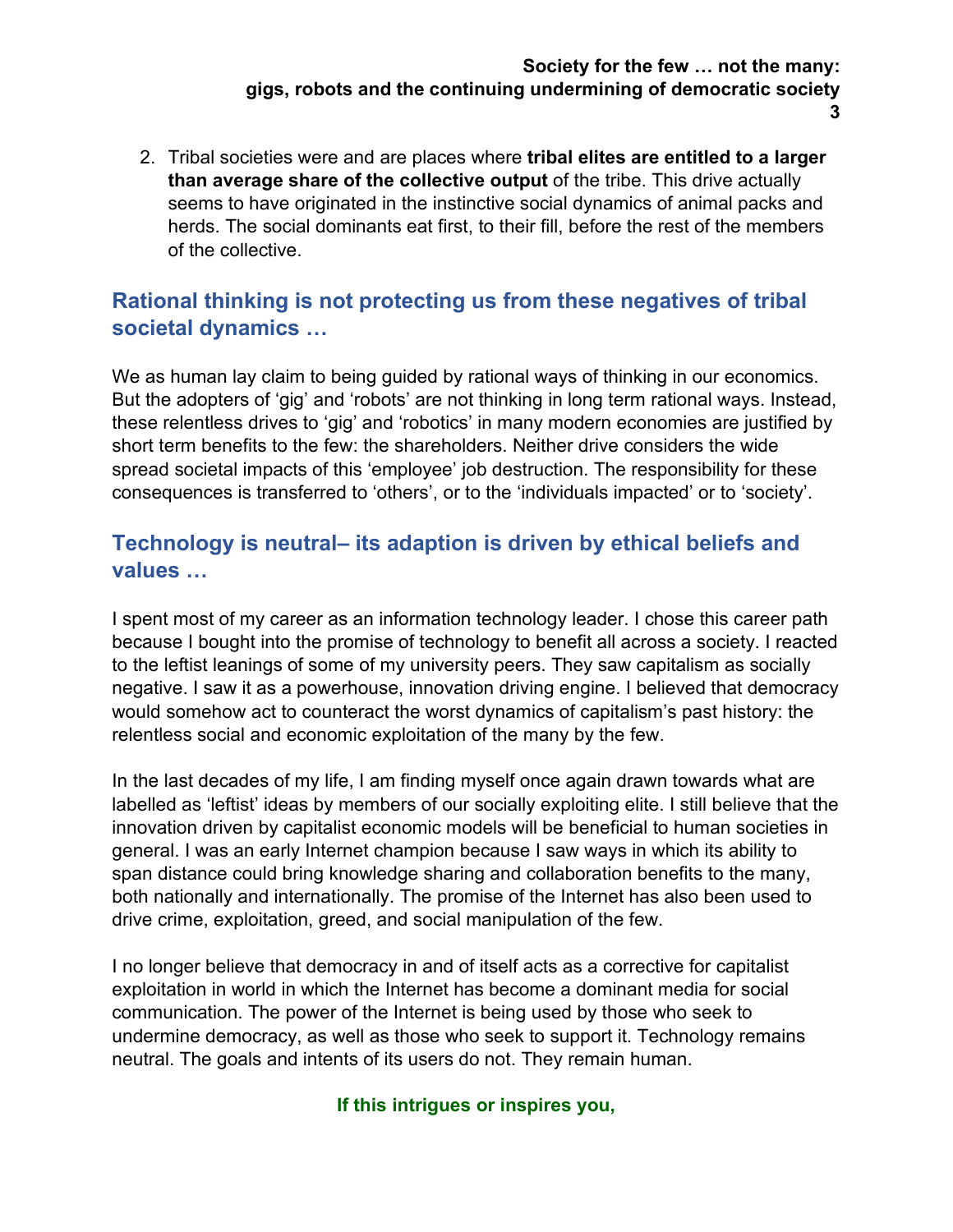#### **join the Life Long Learning about Organization Community to get access to more posts like this: [click here.](https://bit.ly/LLLcommunity)**

### <span id="page-3-0"></span>**The limits of 21st Capitalism as a democratic system**

21<sup>st</sup> Century capitalism's devotion to short term profit and loss, annual accounting, and the growing economic inequality between its stakeholders, are grounded in the tribalistic, annual cycle, underpinnings of human evolution.

The way in which the capitalism of the 21<sup>st</sup> Century distributes the results of social collaboration is undermining an economic model which has huge potential for us as a species. The capitalism model of organization – stratified hierarchy and its industrybased competition for within economic segments – are powerful ones for driving human innovation.

The addition of an 'operate only to the benefit of the shareholders' element in 21 $\mathrm{^{st}}$ Capitalism derives from our tribal, annual cycle-based parts of our brains, not the rational ones. We need to update our models of capitalism with elements that provide a better consideration of the longer-term, over years, often unanticipated consequences, of maximizing short0term annual shareholder wealth.

# <span id="page-3-1"></span>**History teaches … but today's society ignores**

History has shown us that modern societies in which the rewards of social collaboration do not improve the life of the average member of society over time lead to internal violent revolution and external war. Both should be unthinkable to us, given what we know about the destructive power of modern personal weaponry and the species extinction potential of modern military technology. Yet many people in our societies continue to glory a vision of personal violence and societal war that owe more to a romantic view of the past than a realistic assessment of the future.

### <span id="page-3-2"></span>**A modern socially effective, ethical framework ….**

A few, elegant moral social principles could provide some powerful constraints to these democracy destroying trends.

1. **A society must collaborate for the benefit of all its members.**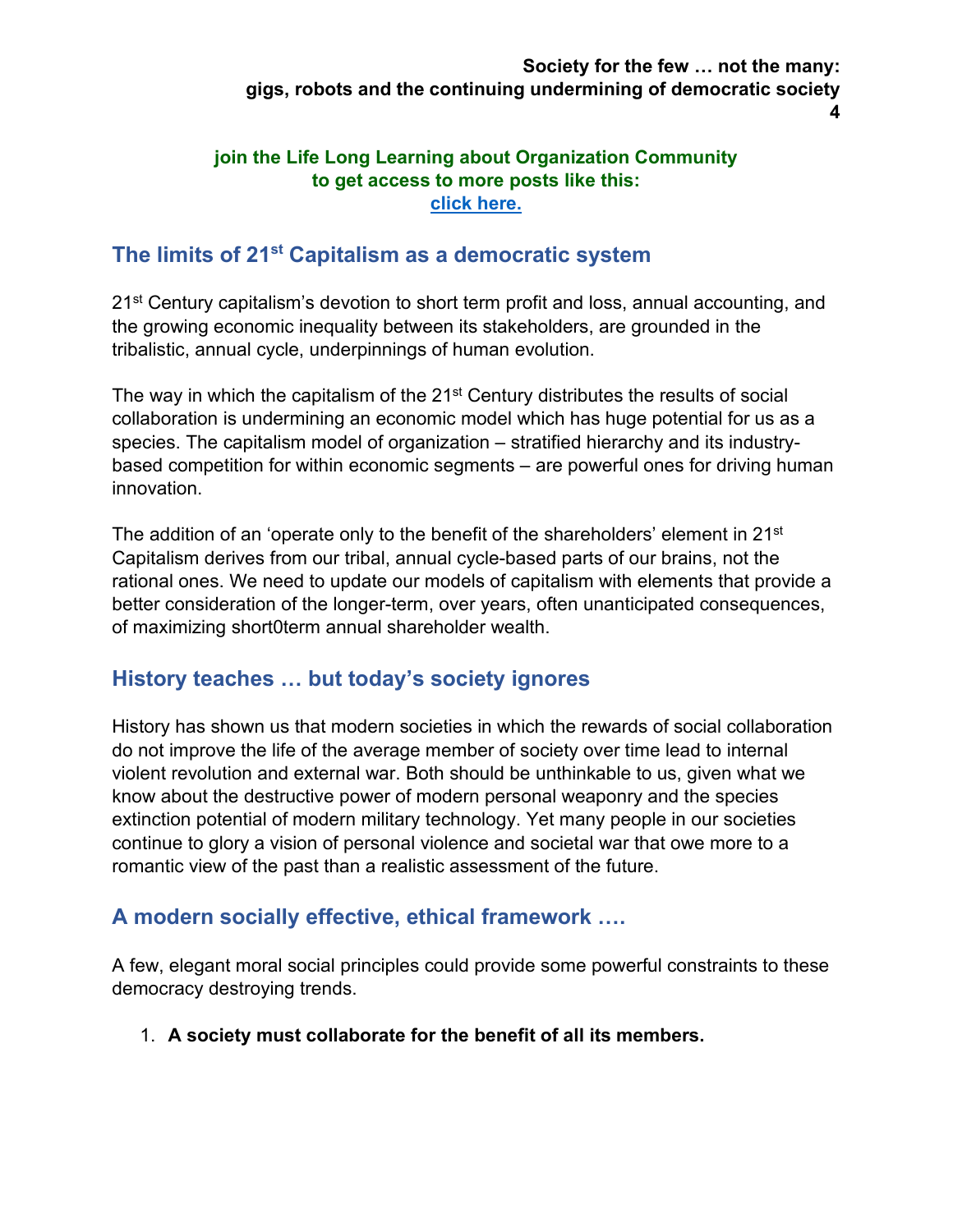The most efficient way to measure this in a modern society is the year over year increase in the wealth and the health of the average citizen, not societal GDP or other such abstractions.

2. We have a **moral obligation not exploit natural resources in a way that does NOT destroys the ecological balance we leave our children**, and our children's children, and so on into the future.

The welfare of future generations is one of the few things we have in common as internationally competing societies. Without adhering to this principle, we face a bleak future of growing ecological uncertainty and potential nuclear war.

3. The **collective wealth produced by a society must be distributed in a society in a way that recognizes economic leadership AND the contribution of the average individual** to the production of that wealth.

We need individuals to lead in societies. But social leaders cannot benefit from their leadership in ways that exploit or undermine the ability of the average individual to live without economic or health based or violence from others fear.

4. **No one individual has the moral right to use the destructive power of modern technology to engage in the killing of other individuals** through personal violence or inter-society war.

Our civil legal codes all seem to treat self defense as the only justification for killing another human being. Yet political leaders regular engage in actions that lead to the death of large numbers of others. We need to expand our international courts and enforcement mechanics to hold such sociopathic leaders accountable. Even better, we need to refine our political processes to keep such individuals from becoming political leaders in the first place.

#### 5. **Politics is a moral profession that must be guided by rationally bounded social dialogue**. T

Politics has become a capitalistic business. Fund raising on the Internet become a business with one of the highest return on investment available in modern societies. Appeal to peoples; fears, send them a series of e-mails (each of which costs fractions of a penny to send) and reap the financial rewards. Too many people enter politics for this and the other sources of economic gain that have led to the modern business of lobbying politicians.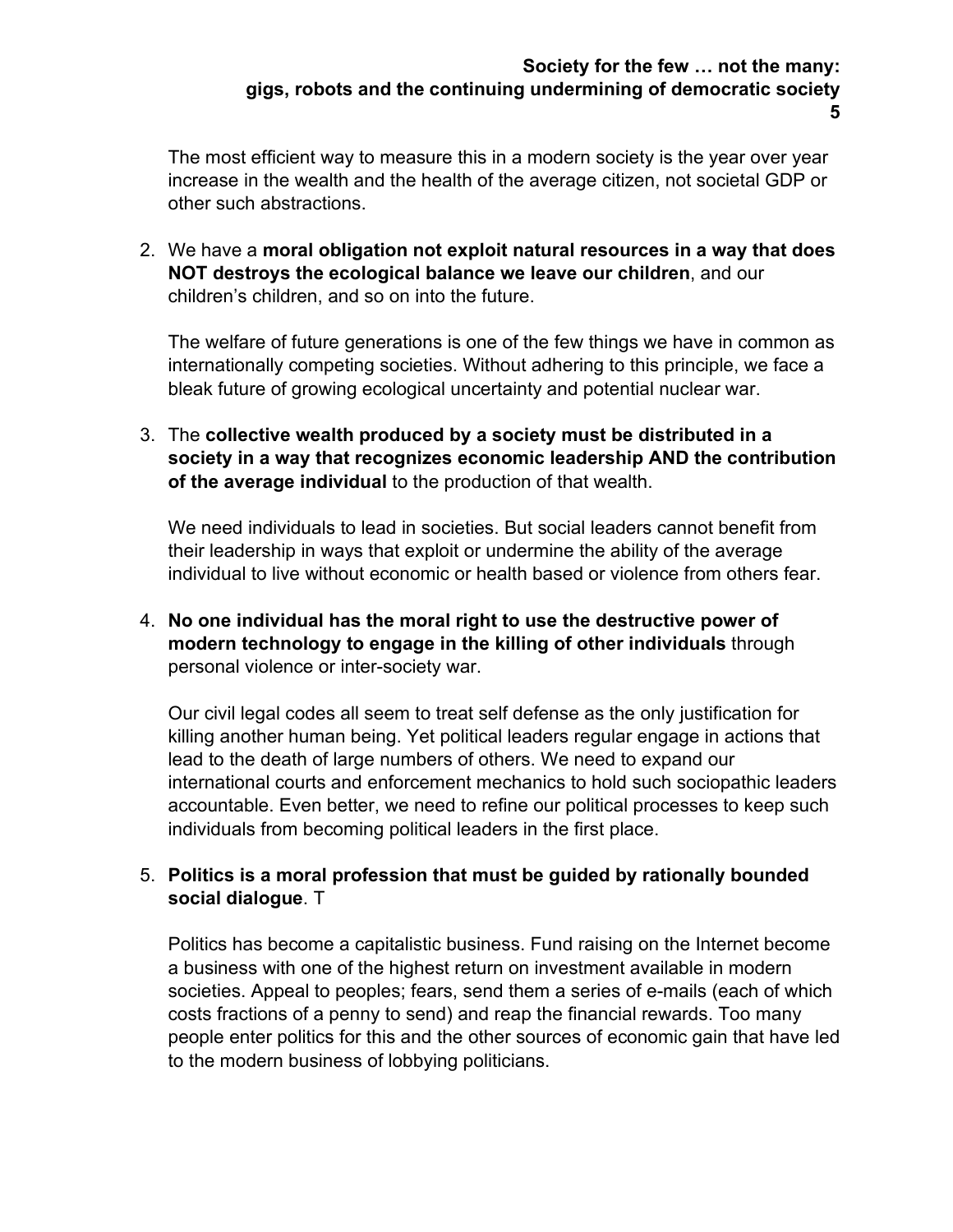The job of the modern politician is to facilitate the complex dialogues needed, both nationally and internationally, needed to shape a collective human vision that guides into a more beneficial future.

#### **6. News delivery and social commentary needs to move from being a 'ego' driven to a 'facilitating' feedback business in democracies.**

We need to use the Internet to establish widely communicated 'social score cards' in which electors can provide feedback to elected democratic politicians, government bureaucrats, and others involved in the delivery of social services on a more frequent basis than an election every 4 or so years. We also need to reform the polling and news media businesses to take responsibility for creating and operating such feedback processes.

Instead, today they largely serve as a medium for ego-driven personal opinion trading. The Internet as a technology has the power to create such 'widely shared, continuously updated, wide reaching' score cards. It is time for more media companies to see this as their future business, not pandering to the egos who are today's media stars.

Even when social governance meets such standards, we as societies will make mistakes because we cannot always see the unanticipated long term ecological and economic consequences of our short term, well-intended actions.

Societies survive in the 'intermediate', not the short term or long term. We are always making compromises in our societal actions in our attempts to maximize the short term without negatively impacting the long term.

7. **Individuals who engage in governance purely for their personal ego and economic gratification are dangerous** and destructive of the collective well being of the human species.

They should be judged as such. Democratic governance and social dialogue processes need to recognize this, and move beyond 'the tribally oriented' allegiance dynamics buried deep in our evolved parts of our lower brains.

### <span id="page-5-0"></span>**We are different as individuals ….**

Not all of us have the kind of personal cognitive psychodynamics that are driven by the consideration of such generalized, abstract principles of social fairness. Many of us treat the immediate, the concrete, and the impact on us as individuals and family members.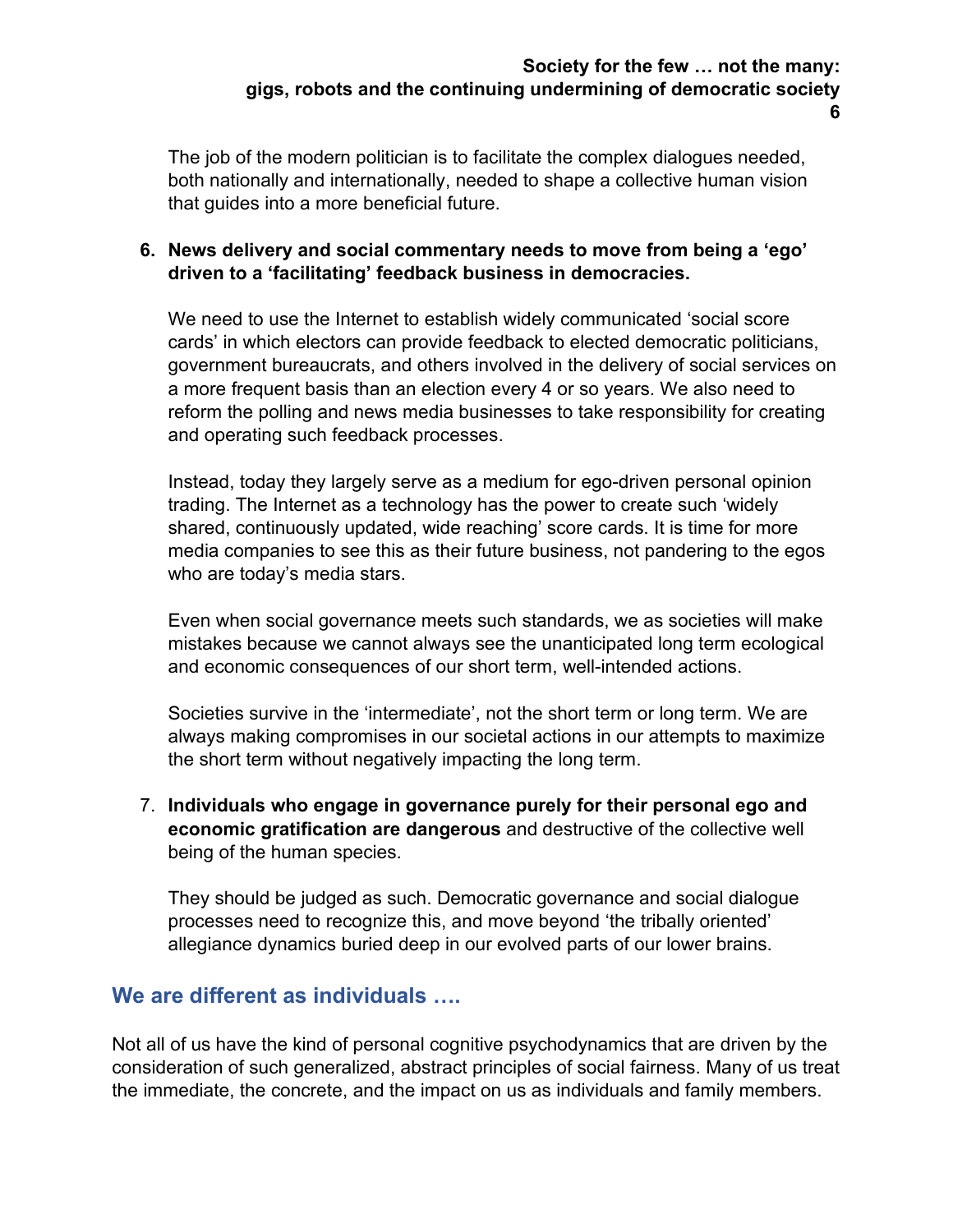**7**

as having far more personal importance than these kinds of abstract ethical ideals. These ideals are not more 'right' or 'truthful' in some abstract sense. They can contribute to the complex social dialogues we need to reach out into the future. They can provide structures which allow us to disagree and to seek consensus on what we do socially and economically. But they are not truths in the sense that material facts are true or false. They are ideals that guide our dialogue as we struggle with being socially sensitive human being rather than socially exploitative one.

# <span id="page-6-0"></span>**A future generation based ethical base for human kind …**

Religion may have serviced this purpose for relatively isolated societies in the past. But religion is too close to our evolved tribal dynamics to provide one common such framework for the globe. The future well being of our children, and the future generations of their children, is one concern we can all share around the global. A 'child' based moral code offers us hope, not despair, as a species.

- 1. No child chooses to be born.
- 2. No child chooses the nation in which it born.
- 3. No child chooses to be born into a life of poverty, disease, and violence.
- 4. We as adults face a collective responsibility to the children we add to the globe.
- 5. We are collectively responsible for their future well being.

Not accepting this responsibility is a sign of a certain level of moral depravity on the part of a modern adult.

# <span id="page-6-1"></span>**"Gigs" and 'robots' are not in themselves bad, but some of the intents might be …**

Un-self-aware tribal oriented 'distrust' dynamics, and the tribally based exploitation economics resulted in things like this promotion of a 'gig' economy in California. The idea of more 'gig based' work may be useful in coping with a fast moving, rapidly changing world. But without adding elements to it that consider ethical and fairness principles like the ones above, all we are doing is encouraging the dynamics which history shows destroys democratic societies.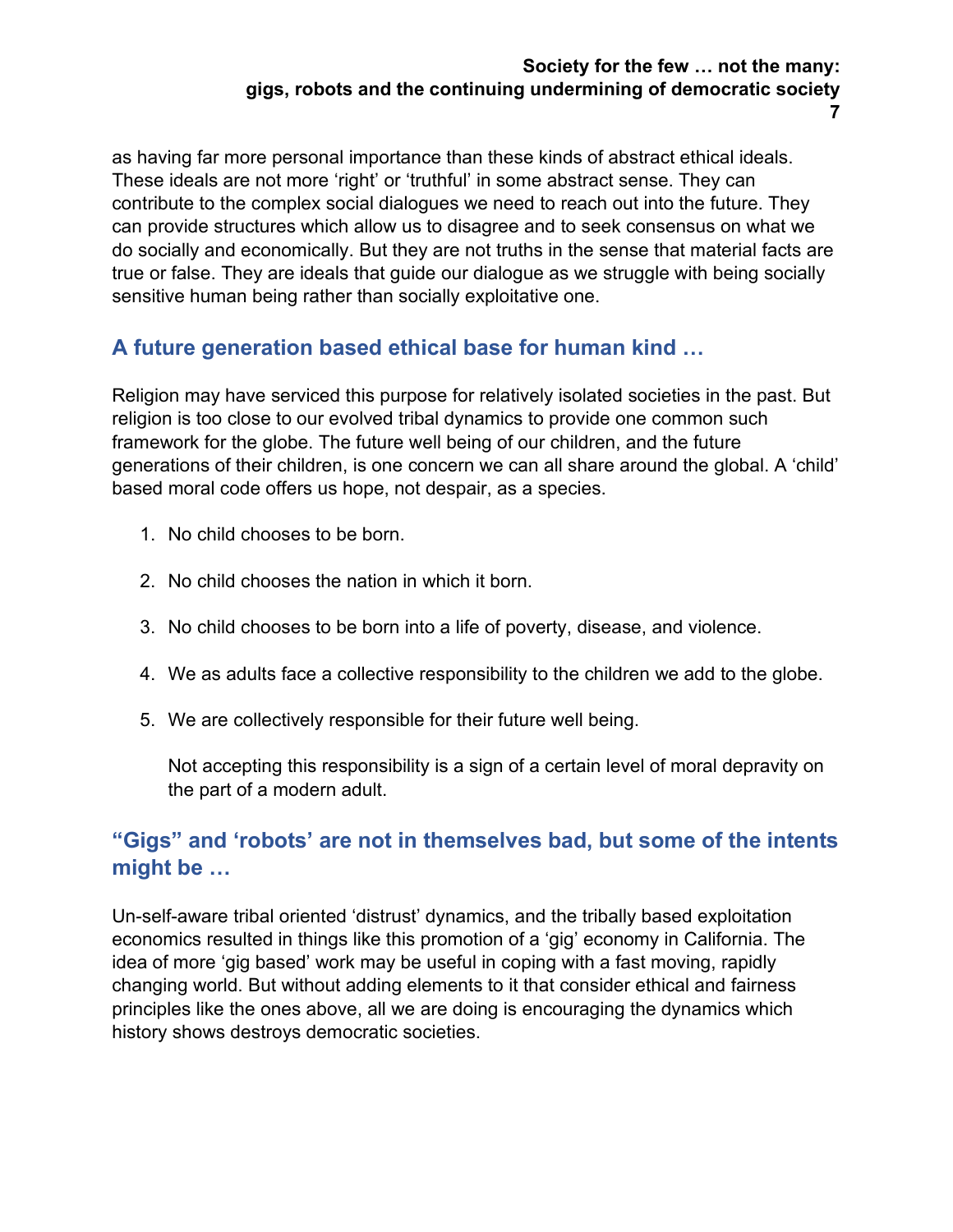It is not enough to argue that adopting a gig-based and robot-based economy is justified because it increases the short term wealth of 'shareholders'. We must also ask how the way we will adopt them affect:

- the economic welfare of the average member of society,
- today's children and their off-spring,
- and the democratic health of our societies.

### <span id="page-7-0"></span>**We need to dialogue …**

That will not be an easy or single thread dialogue. It is not guaranteed to provide us with all of the insights we need to avoid some unanticipated, long term consequences of the actions we choose to implement around 'gigs' and 'robots'. But if and when we do undertake these dialogues, we will be accepting our collective responsibility as members of a democratic society.

 $\frac{1}{2}$  ,  $\frac{1}{2}$  ,  $\frac{1}{2}$  ,  $\frac{1}{2}$  ,  $\frac{1}{2}$  ,  $\frac{1}{2}$  ,  $\frac{1}{2}$  ,  $\frac{1}{2}$  ,  $\frac{1}{2}$  ,  $\frac{1}{2}$  ,  $\frac{1}{2}$  ,  $\frac{1}{2}$  ,  $\frac{1}{2}$  ,  $\frac{1}{2}$  ,  $\frac{1}{2}$  ,  $\frac{1}{2}$  ,  $\frac{1}{2}$  ,  $\frac{1}{2}$  ,  $\frac{1$